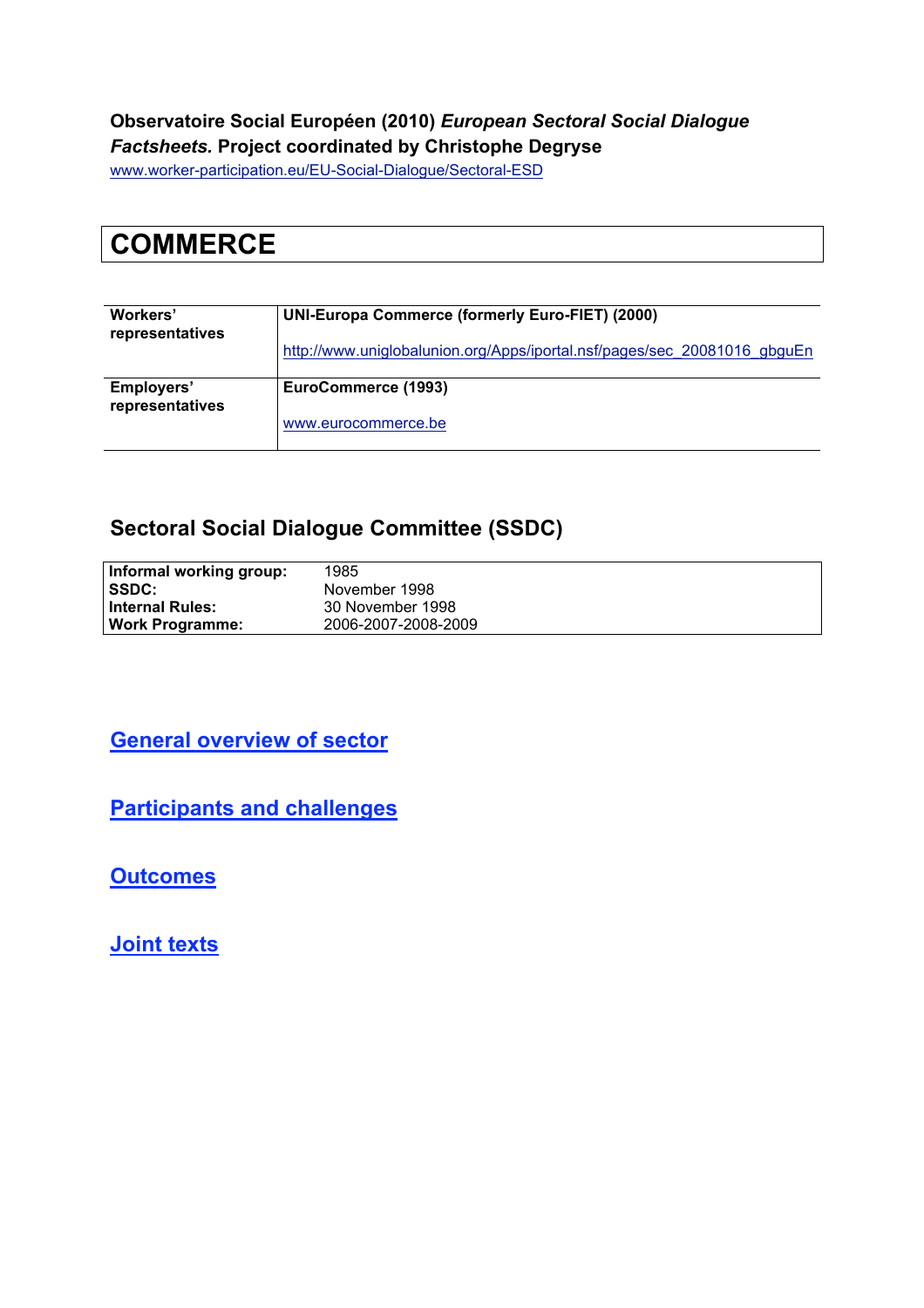### **GENERAL OVERVIEW OF SECTOR**

**The commerce and distribution sector encompasses all types of wholesale trade (agricultural produce, non-food consumer goods, industrial equipment, etc.) and retail trade (large supermarkets, shops selling food, pharmaceuticals, perfumery, etc.), including the motor vehicle trade.** 

This is quite an unusual sector at European level, both because of its specific role – a daily interface between European producers and consumers – and owing to its size: it accounts for some 11% of Community GDP. According to EuroCommerce, the commerce sector employs approximately 31 million workers, or 14% of the European workforce, in 6.2 million companies, i.e. 32% of the total number of companies in Europe. Despite the ample job opportunities, however, these posts are mainly held by women and young people and there is a preponderance of part-time and fixedterm jobs.

Even though the overwhelming majority of companies are still small ones, the commerce sector (including distribution) has undergone extensive restructuring over the past 40 years. This has mainly taken the form of concentration, with the emergence of huge commercial undertakings, an increase in franchise agreements within major supply chains, a reduction in the number of traditional wholesalers, the expansion of "hard discounters", and the introduction of new technology (electronic commerce, self-scanning, Radio Frequency Identification – RFI, etc.). This last point has moreover led to changes in skills requirements for workers, but also in the geographical location of work, in working hours, and so on.

The commerce sector has undoubtedly benefited more than others from European integration, especially from the completion of the single market and enlargement to take in the central and eastern European countries: these factors have given it a major boost. The dangers of excessive concentration in food retailing were flagged up by the European Commission as long ago as 1999 in its White Paper on commerce. Such concentration could result in "a mere handful of big chains dominating the entire retail market" (Communication from the Commission to the Council, the European Parliament, the Economic and Social Committee and the Committee of the Regions – White Paper on Commerce, COM (99)6 final, 27 January 1999).

Finally, the global economic crisis of 2008-2009 led to a sharp decline in retail sales within the EU. According to Eurostat, the retail trade shrank by 2.6% in the euro zone and by 1.8% in the EU-27 between August 2008 and August 2009. This sector is in fact very susceptible to short-term economic developments.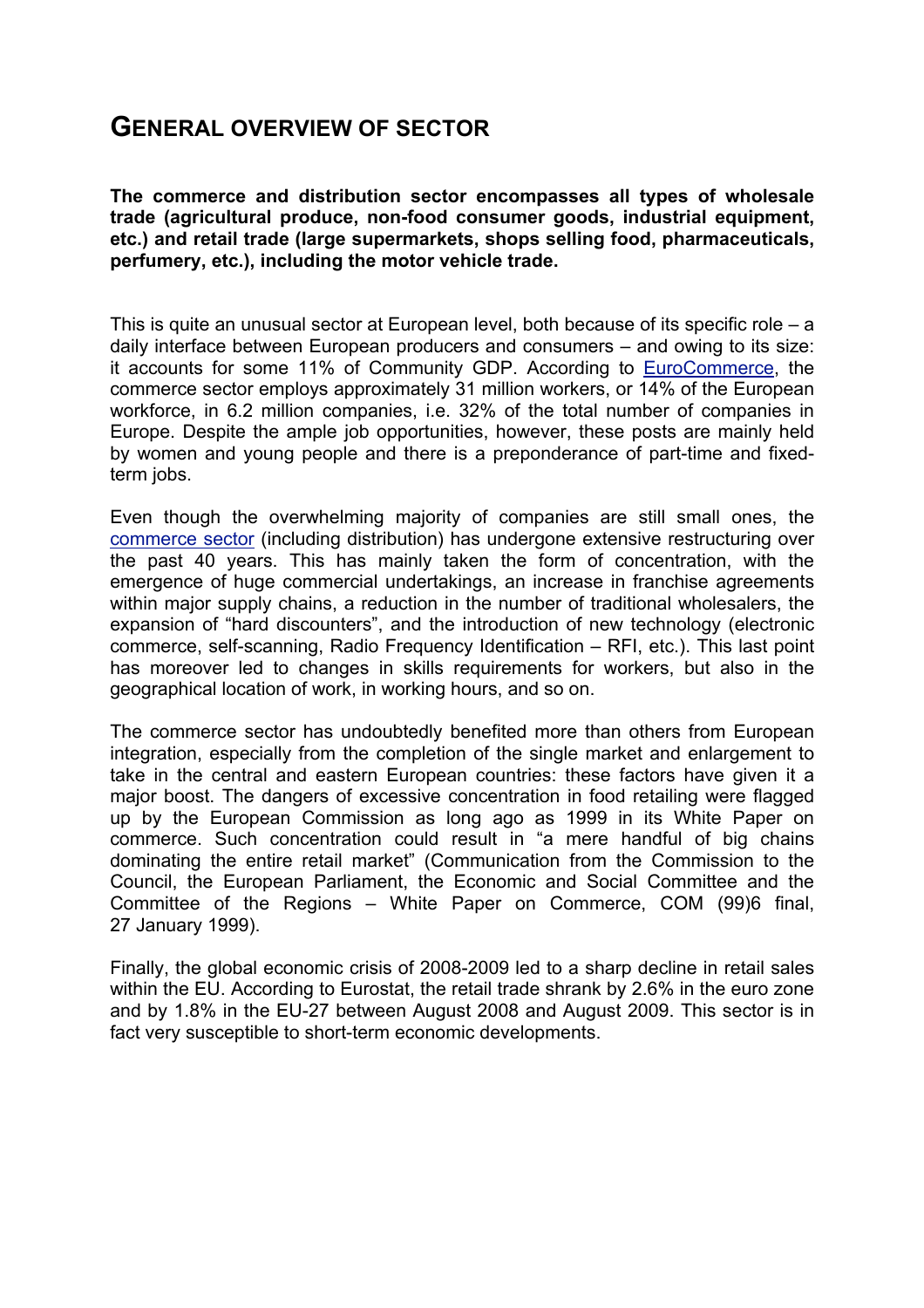## **PARTICIPANTS AND CHALLENGES**

**An initial "informal working group" was set up in 1985 by the social partners in the commerce sector, who had first made contact with one another in 1983. At that time the participants were Euro-FIET (now UNI-Europa) for the trade unions, and three employers' organisations – CECD, Fewita and GEDIS – which founded EuroCommerce in 1993. This embryonic social dialogue was officially recognised by the European Commission in 1990.**

The main topic addressed at the outset was vocational training for workers, particularly in the run-up to completion of the single market in 1992. This resulted in the signing of the first joint document: the Memorandum of 19 October 1988 on training in the retail trade. It begins with the words: "If the Community's commitment to the achievement of the internal market by 1992 is to be realized (…), then particular attention should be drawn to the freedom of movement of workers", and hence also to their vocational training. Various projects on the same topic ensued: a European forum, national round tables, a sectoral survey, etc.).

A new topic emerged as from 1993, namely violence in shops. It was the subject of a joint declaration adopted at a plenary meeting on 9 March 1995 (and then, in 2009, a "toolkit"; see below). It was decided at that same plenary meeting to add three new topics of discussion to the sector's agenda: child labour, employment and the future of social dialogue. Even then, the social partners were visibly eager to gain recognition for the specific nature of their sector, and hence of their sectoral social dialogue. In their joint opinion on the future social dialogue (October 1995) they "find it important that the interests of commerce are fully represented in the interprofessional social dialogue". Generally speaking, the employers and trade unions in commerce and distribution concur that their sector is often under-rated. That is one of the reasons why they have endeavoured to develop a dynamic, highprofile social dialogue, having been one of the first sectors to set up a Sectoral Social Dialogue Committee – SSDC – as early as 30 November 1998. Sometimes the commerce sector has even been one step ahead of the cross-industry social dialogue: their joint document on telework, adopted in 2001, is a case in point, with the cross-industry players having followed suit in 2002.

We cannot describe here all of the numerous joint documents signed over the course of the past ten or fifteen years (26 altogether by the start of 2010). But what we can do is draw attention to two characteristics: a continuous broadening of the topics addressed, and a reasonable balance between texts constituting reciprocal commitments between the social partners and ones geared to lobbying.

Concerning the reciprocal commitments, we would single out those on the prevention of racial discrimination (1 October 1997), the combating of racism and xenophobia (15 May 2000), violence at work (9 March 1995), age diversity (11 March 2003), the integration of disabled people (28 May 2004), corporate social responsibility (5 November 2003) and telework (26 April 2001). A representative of EuroCommerce, interviewed by the European Social Observatory, was of the opinion that all of these documents can be ranked in order of importance, beginning with the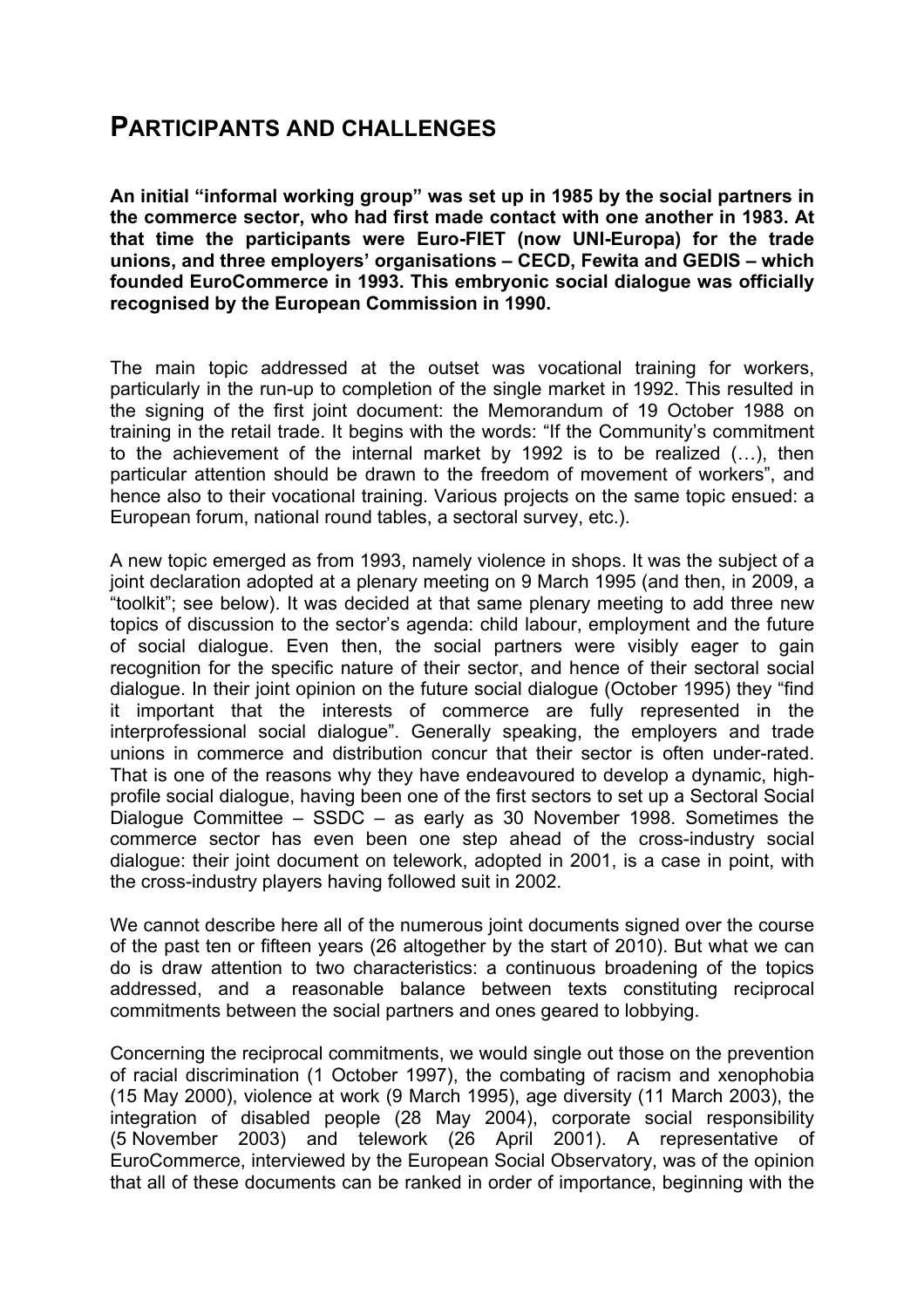one on telework, then the one on corporate social responsibility, followed by the guidelines on age diversity and the declaration on racism and xenophobia. Another important document, classified by the European Social Observatory as a "tool", was adopted in 2009: a "toolkit" on preventing third party violence in commerce. It is a fact, according to the European Commission, that more than 3 million people working in the commerce sector in Europe have fallen victim to some form of violence.

In addition to these numerous documents reflecting a certain amount of reciprocal commitment, there are several joint opinions, in which the social dialogue is more geared to lobbying the European institutions. We might mention, without being exhaustive, the joint opinions on promoting employment (27 October 1995), on the "services" directive (29 July 2005), on social inclusion (28 February 2008), on migration and mobility (12 December 2008), and on the economic crisis (18 December 2008).

It should also be noted that careful preparations were made for enlargement of the EU to take in the central and eastern European countries, by means of a series of round tables in the candidate countries: Estonia and Hungary (1998), Czech Republic and Poland (1999), Lithuania and Slovakia (2000), Latvia and Slovenia (2002).

Finally, the SSDC's future priorities relate to active inclusion (integration of migrants and gender equality), intergenerational solidarity, safety in the working (and shopping) environment, the wholesale trade, supply chains and skills requirements, cutting red-tape for SMEs in the sector, help for new and future Member States, and last of all the practical implementation of social dialogue outcomes. It is highly likely, however, that the economic crisis which erupted in 2008-2009 will be added to this already very full agenda, in the guise of lobbying activity on issues such as support for consumption, taxation, access to credit, and so on.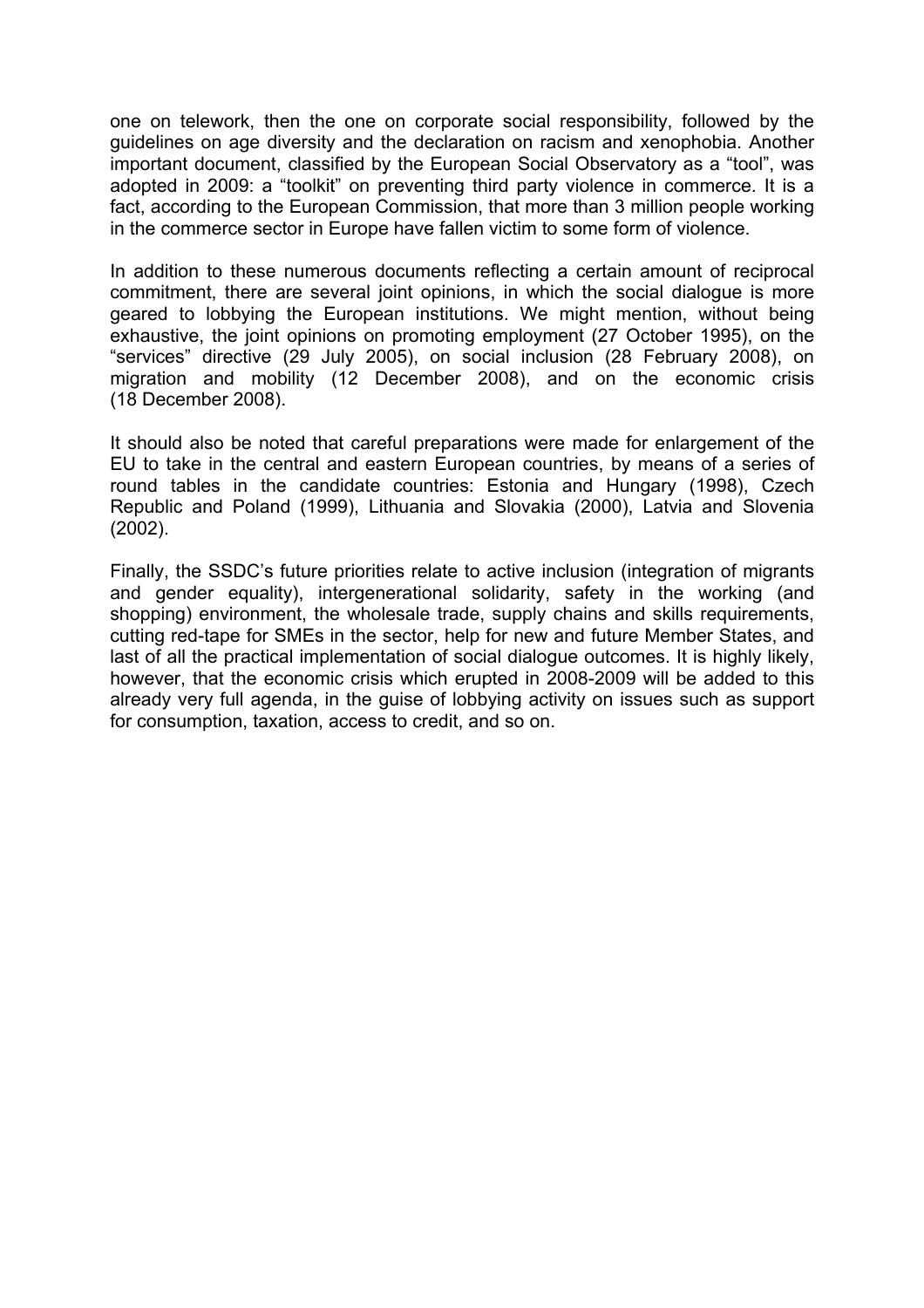## **OUTCOMES**

**Commerce could be said to be in a league of its own among the 36 sectors currently organised into Sectoral Social Dialogue Committees. The momentum achieved by the social partners in this sector is quite unlike any other.** 

European social dialogue in the commerce sector is aimed at highlighting the specific nature of the sector at all levels and, in order to do so, has developed an all-round strategy of lobbying the European institutions as well as engaging in internal social dialogue. Of all the SSDC rules of procedure recorded in the European Social Observatory database, those of the commerce sector are the most comprehensive. Under these rules, the social partners undertake to exchange information regularly, adopt joint declarations, conclude agreements, carry out joint projects and hold joint seminars on topical subjects. They assert in addition that they are able, if necessary, to obtain a mandate from their constituents to negotiate framework agreements.

As regards the results of this social dialogue, in quantitative terms the output of joint texts is well above the average for other sectors (the same applies to the telecommunications and postal services sectors). Commerce is one of the few sectors to have concluded at least one joint text per year since 1995, with the sole exception of 2007. One of the reasons for this hyperactivity is explained in the introduction to a joint brochure on social dialogue in commerce (30 November 1998): "both the employers and the trade unions consider that the importance of the commercial sector has been under-estimated. This sector must strive to make itself more visible and to ensure that politicians pay greater attention to its needs. Governments must devise a strategy that takes the sector's needs into account". Another reason could lie in the way in which the commerce sector and the European cross-industry social dialogue, conducted by BusinessEurope, the ETUC and CEEP, vie – or even compete – with one another to lead the way.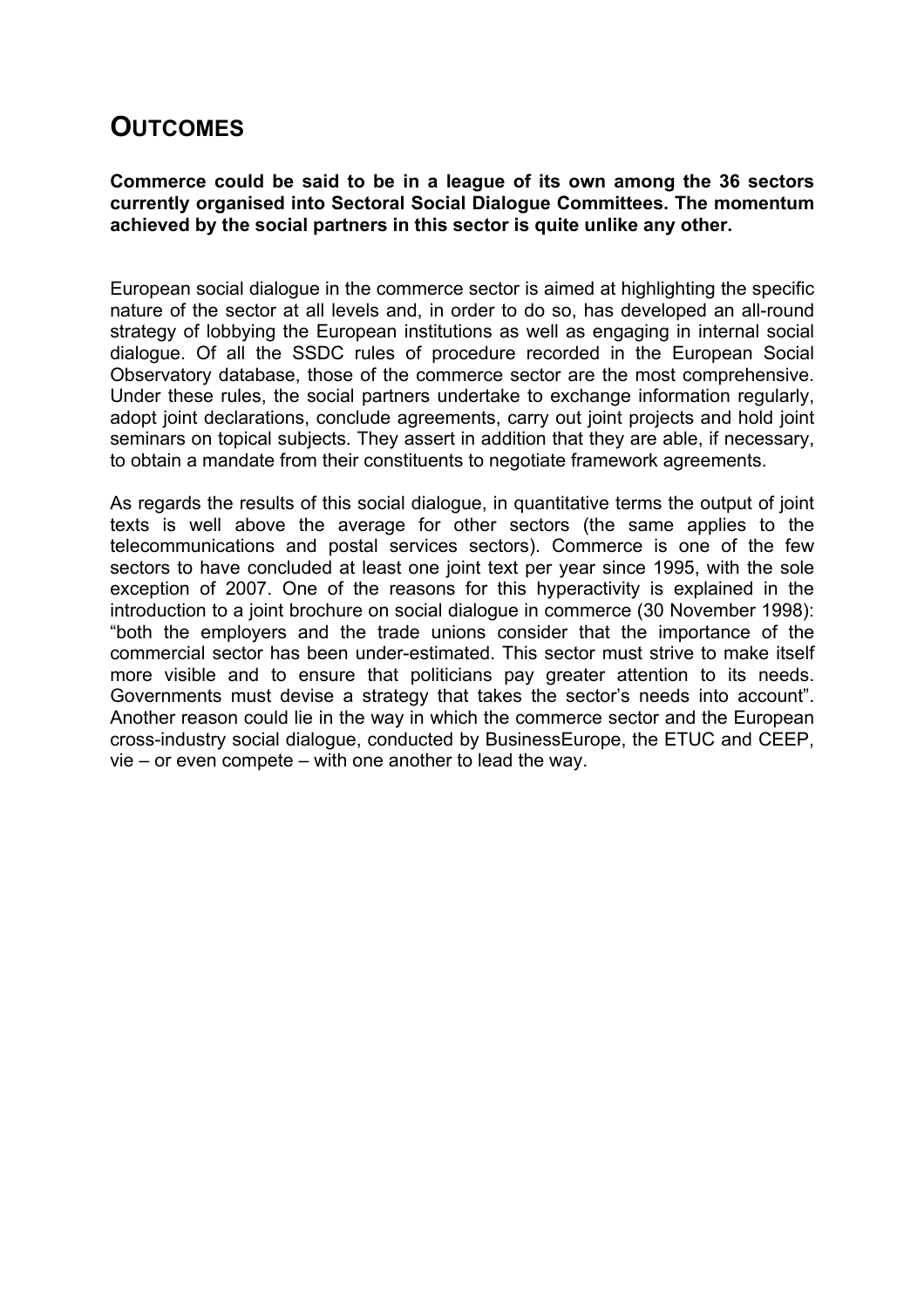## **JOINT TEXTS**

**The "commerce" sectoral social dialogue has resulted, since 1988, in the adoption of 26 joint texts.**



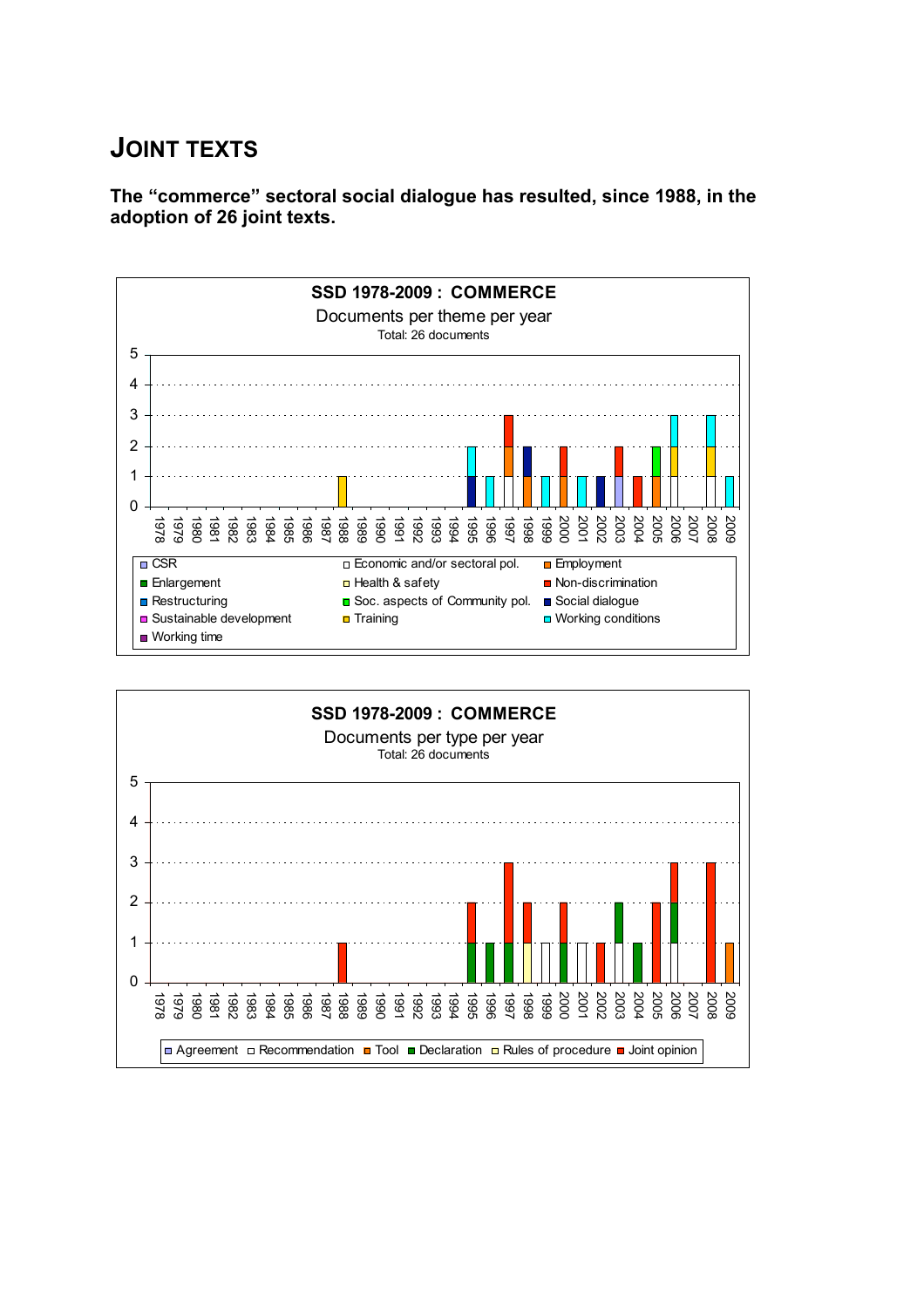| <b>Date</b> | <b>Title</b>                                                                                                                                                                                                                               | <b>Theme</b>                               | <b>Type</b>    | <b>Addressee</b>            |
|-------------|--------------------------------------------------------------------------------------------------------------------------------------------------------------------------------------------------------------------------------------------|--------------------------------------------|----------------|-----------------------------|
| 21/10/2009  | Preventing third party<br>violence in commerce -<br>A toolkit                                                                                                                                                                              | Working<br>conditions                      | Tool           | National organisations      |
| 18/12/2008  | Economic crisis: joint<br>reaction of the social<br>partners for commerce                                                                                                                                                                  | Economic and/or<br>sectoral policies       | Joint opinion  | European institutions       |
| 12/12/2008  | Joint opinion on<br>Migration & mobility:<br>challenges and<br>opportunity for the EU<br>education systems                                                                                                                                 | Training                                   | Joint opinion  | European institutions       |
| 28/02/2008  | Common contribution of<br>EuroCommerce and<br><b>UNI-Europa Commerce</b><br>regarding the "Second<br>stage consultation of the<br>European Social<br>Partners on active<br>inclusion of people<br>furthest away from the<br>labour market" | Working<br>conditions                      | Joint opinion  | European institutions       |
| 28/11/2006  | Promoting a safer<br>working and shopping<br>environment in<br>European Commerce                                                                                                                                                           | Working<br>conditions                      | Declaration    | National organisations      |
| 28/11/2006  | Letter of Intent for<br>BeQuaWe European<br><b>Certified Training</b>                                                                                                                                                                      | Training                                   | Recommendation | National organisations      |
| 26/01/2006  | Joint declaration of the<br>social partners in the<br>European footwear<br>industry "The EU must<br>adopt the origin marking<br>of footwear imported<br>from third countries"                                                              | Economic and/or<br>sectoral policies       | Joint opinion  | National public authorities |
| 29/07/2005  | EuroCommerce and<br><b>UNI-Europa Joint</b><br>Statement on the<br>directive on services in<br>the Internal Market                                                                                                                         | Social aspects of<br>Community<br>policies | Joint opinion  | European institutions       |
| 16/03/2005  | <b>Commitment to Support</b><br>the European Youth<br>Initiative                                                                                                                                                                           | Employment                                 | Joint opinion  | European institutions       |
| 28/05/2004  | EuroCommerce and<br><b>UNI-Europa Statement</b><br>on promoting<br>employment and<br>integration of disabled<br>people in the European<br>commerce and<br>distribution sector                                                              | Non-<br>discrimination                     | Declaration    | National organisations      |
| 05/11/2003  | Joint statement on<br>corporate social<br>responsibility                                                                                                                                                                                   | Corporate social<br>responsibility         | Recommendation | Enterprises                 |
| 11/03/2003  | Voluntary guidelines<br>supporting age diversity<br>in Commerce                                                                                                                                                                            | Non-<br>discrimination                     | Declaration    | Enterprises                 |
| 06/11/2002  | European social<br>dialogue for commerce.<br>Joint statement by<br>EuroCommerce and<br><b>UNI-Europa Commerce</b>                                                                                                                          | Social dialogue                            | Joint opinion  | European institutions       |
| 26/04/2001  | European Agreement on<br>Guidelines on Telework                                                                                                                                                                                            | Working<br>conditions                      | Recommendation | National organisations      |